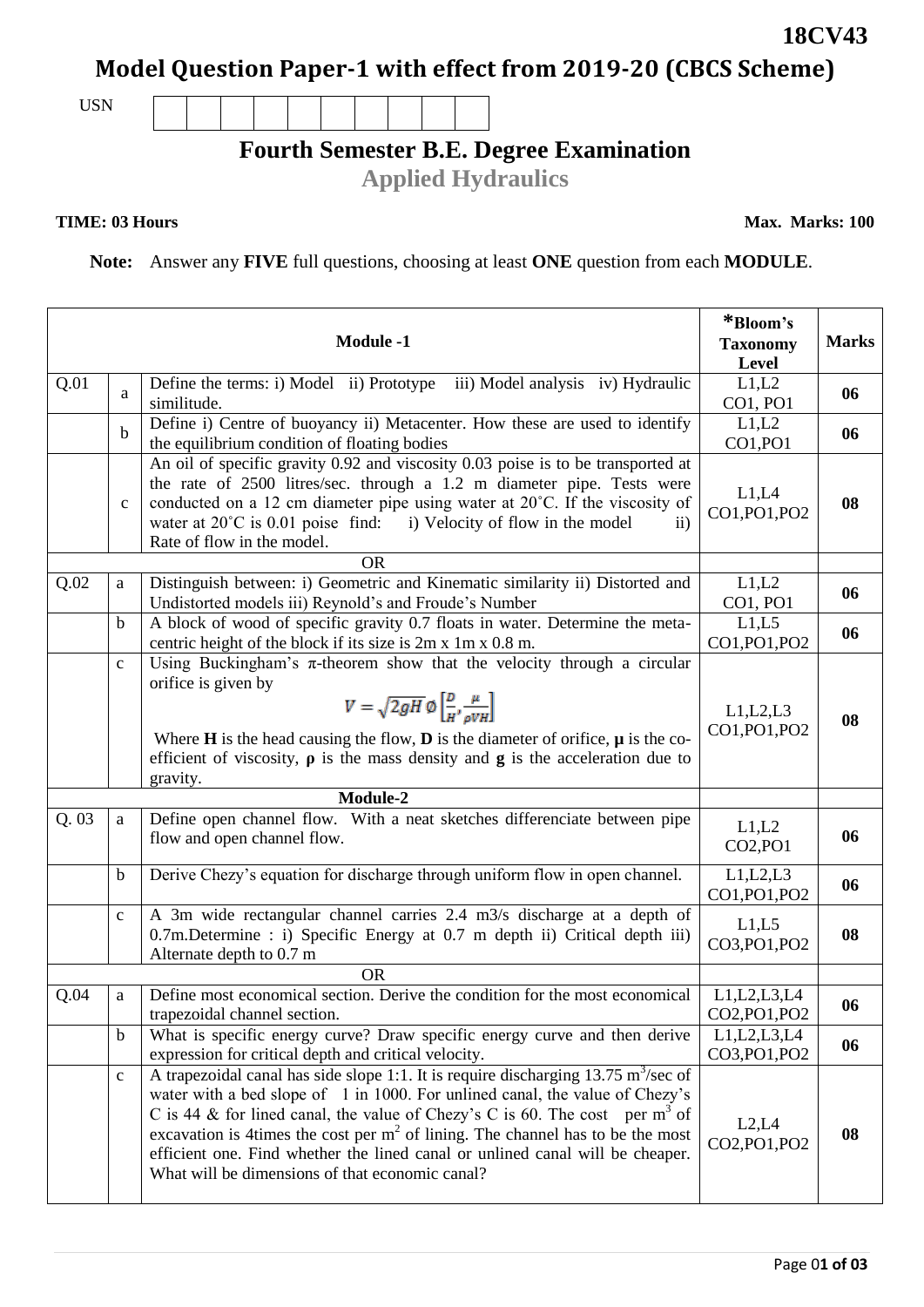### **18CV43**

|       |              | Module-3                                                                                                                                                                                                                                                                                                                                                                                                                            |                                            |    |
|-------|--------------|-------------------------------------------------------------------------------------------------------------------------------------------------------------------------------------------------------------------------------------------------------------------------------------------------------------------------------------------------------------------------------------------------------------------------------------|--------------------------------------------|----|
| Q.05  | a            | Define Hydraulic jump? Give the practical applications of hydraulic jump                                                                                                                                                                                                                                                                                                                                                            | L1,L2<br>CO3, PO1                          | 06 |
|       | b            | Find the slope of free water surface in a rectangular channel of width 20 m<br>having depth of flow 5 m. The discharge through the channel is 50 m3/s. The<br>bed of the channel is having a slope of 1 in 4000. Take the value of Chezy's<br>constant $C = 60$ .                                                                                                                                                                   | L1,L2,L3<br>CO4, PO1, PO2                  | 06 |
|       | $\mathbf{C}$ | Derive the relationship between conjugate depths in case of hydraulic jump on<br>a horizontal floor.                                                                                                                                                                                                                                                                                                                                | L2,L3<br>CO3, PO1, PO2                     | 08 |
|       |              | <b>OR</b>                                                                                                                                                                                                                                                                                                                                                                                                                           |                                            |    |
| Q.06  | a            | With neat sketch explain backwater curve and afflux.                                                                                                                                                                                                                                                                                                                                                                                | L2, L3<br>CO <sub>4</sub> ,PO <sub>1</sub> | 06 |
|       | b            | A horizontal rectangular channel 4 m wide carries a discharge of 16 m3/s.<br>Determine whether a jump may occur at an initial depth of 0.5m or not. If a<br>jump occurs, determine the sequent depth to this initial depth. Also determine<br>the energy loss in the jump.                                                                                                                                                          | L2,L3,L4<br>CO4, PO1, PO2                  | 06 |
|       | $\mathbf{C}$ | Explain the classification of surface profiles in an open channel with neat<br>sketches.                                                                                                                                                                                                                                                                                                                                            | L2,L3,L4<br>CO4, PO1, PO2                  | 08 |
|       |              | Module-4                                                                                                                                                                                                                                                                                                                                                                                                                            |                                            |    |
| Q. 07 | a            | Show that the efficiency of the jet striking normally on series of flat plates<br>mounted on the periphery of wheel is 50%.                                                                                                                                                                                                                                                                                                         | L1, L2, L3, L4<br>CO5, PO1, PO2            | 06 |
|       | $\mathbf b$  | A 15 m/sec velocity jet of water 5 cm in diameter strikes perpendicularly a flat<br>smooth plate. Determine the force exerted by the jet on the plate, if (i) the plate<br>is at rest (ii) it moves in the direction of jet with a velocity of 5 m/sec. Also<br>determine the work done in each case $\&$ the efficiency of the jet in the second<br>case.                                                                          | L1, L2, L3, L4<br>CO5, PO1, PO2            | 06 |
|       | $\mathbf{C}$ | Design a Pelton Wheel for a head of 80 m & speed 300 rpm. The Pelton wheel<br>develops 103 kW shaft power. Take $CV = 0.98$ , Speed ratio = 0.45 & Overall<br>efficiency = $80\%$ .                                                                                                                                                                                                                                                 | L1, L2, L3, L6<br>CO5, PO1, PO3            | 08 |
|       |              | <b>OR</b>                                                                                                                                                                                                                                                                                                                                                                                                                           |                                            |    |
| Q.08  | a            | Draw a neat sketch of a layout of hydroelectric plant & explain the terms<br>including various heads & efficiencies                                                                                                                                                                                                                                                                                                                 | L1,L2,L3<br>CO5, PO1, PO2                  | 06 |
|       | $\mathbf b$  | Obtain an expression for maximum efficiency of an impulse turbine giving the<br>relationship between the jet speed and bucket speed.                                                                                                                                                                                                                                                                                                | L2, L3, L4<br>CO5, PO1, PO2                | 06 |
|       | $\mathbf{C}$ | A jet of water having a velocity of 40 m/s strikes a curved vane, which is<br>moving with velocity 20m/s. the jet makes an angle of 300 with the direction<br>of motion of vane at inlet and leaves at angle of 900 to the direction of motion<br>of vane at outlet. Draw the velocity triangles at inlet and outlet and Find (i)<br>The vane angle at inlet and outlet (ii) Work done per N of water (iii) Hydraulic<br>efficiency | L2,L3,L4<br>CO5, PO1, PO2                  | 08 |
|       |              | Module-5                                                                                                                                                                                                                                                                                                                                                                                                                            |                                            |    |
| Q.09  | a            | Draw a neat sketch of Kaplan turbine and mention the parts.                                                                                                                                                                                                                                                                                                                                                                         | L1,L2,L3<br>CO5, PO1                       | 06 |
|       | $\mathbf b$  | Define draft tube? Explain its function. Draw the neat sketches of types of<br>draft tubes.                                                                                                                                                                                                                                                                                                                                         | L1,L2,L3<br>CO5, PO1                       | 06 |
|       | $\mathbf{C}$ | A Kaplan turbine runner is to be designed to develop 7350 kW power under a<br>head of 5.5 m with overall efficiency = $85\%$ , Boss diameter = $1/3$ diameter of<br>runner, speed ratio = 2.1, Flow ratio = 0.7. Determine: (i) diameter of runner<br>and boss (ii) speed.                                                                                                                                                          | L2,L3,L4<br>CO5, PO1. PO3                  | 08 |
|       |              | <b>OR</b>                                                                                                                                                                                                                                                                                                                                                                                                                           |                                            |    |
| Q.10  | a            | Define i) Manometric head ii) Static head iii) Suction head iv) Delivery<br>head                                                                                                                                                                                                                                                                                                                                                    | L1,L2,L3<br>CO5, PO1                       | 06 |
|       | $\mathbf b$  | Derive an expression for minimum starting speed of a centrifugal pump.                                                                                                                                                                                                                                                                                                                                                              | L2,L3,L4<br>CO5, PO1, PO2                  | 06 |